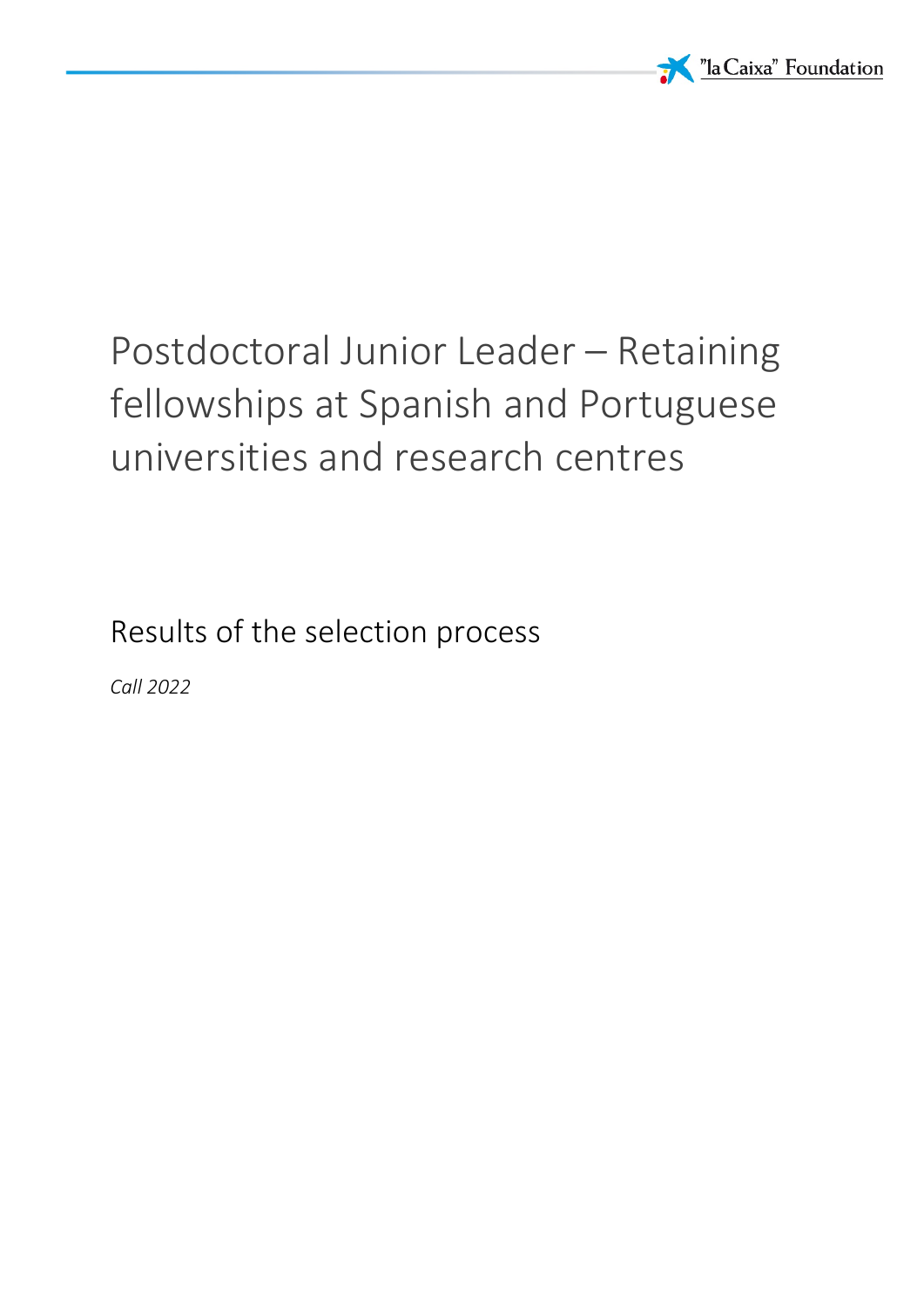

# **Postdoctoral Junior Leader Fellowships – Retaining**

*2022 Call* 

| <b>List of Awardees</b>        |                             |  |  |  |
|--------------------------------|-----------------------------|--|--|--|
| Abbadessa, Anna                | Guala, Andrea               |  |  |  |
| Arruabarrena Aristorena, Amaia | Gutiérrez Cánovas, Cayetano |  |  |  |
| Baguña Torres, Julia           | Martínez López, Maria       |  |  |  |
| Bruix Fuste, Albert            | Oliva Jorge, Núria          |  |  |  |
| Cabral, Joana                  | Pastor Hernández, Ernest    |  |  |  |
| Camarero Espinosa, Sandra      | Pesquera Herrero, David     |  |  |  |
| Franke, Martin                 | Santos López, Alfonso       |  |  |  |
| Grussu, Francesco              |                             |  |  |  |

| <b>Waiting list</b> |                                  |               |                                                                 |  |  |
|---------------------|----------------------------------|---------------|-----------------------------------------------------------------|--|--|
|                     | <b>Life Sciences</b>             |               | <b>Physical Sciences, Mathematics and</b><br><b>Engineering</b> |  |  |
| $\mathbf{1}$        | Jiménez Carvelo, Ana María       | 1             | Lupon Navazo, Anna                                              |  |  |
| $\overline{2}$      | García Macía, Marina             | $\mathcal{P}$ | Guarnieri, Marco                                                |  |  |
| 3                   | Pérez Browne, Marcos Francisco   | 3             | Jerome Kolb, Manuel                                             |  |  |
| 4                   | Fuentes Claramonte, Paola        | 4             | Vranic, Marija                                                  |  |  |
| 5                   | Fernandes de Sousa Rafael, Diana | 5             | Torres Sánchez, Alejandro                                       |  |  |
| 6                   | Sbragaglia, Valerio              | 6             | Neto Henriques, Rafael                                          |  |  |
| 7                   | Tarjuelo Mostajo, Rocío          | 7             | Baró Urbea, Jordi                                               |  |  |
| 8                   | Juan Sopeña, David               |               |                                                                 |  |  |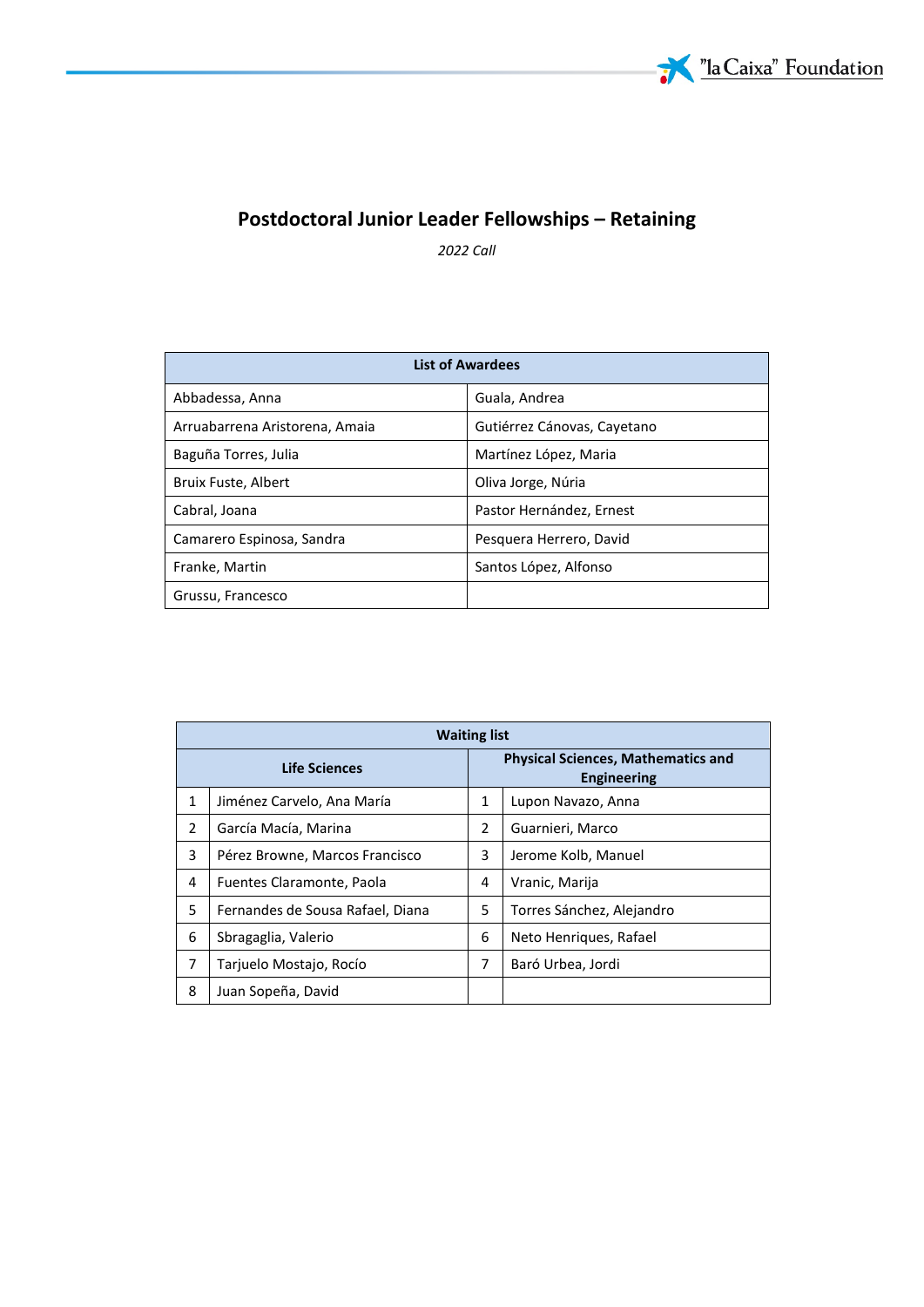

## **Applications**

| Received applications                         | 325    |
|-----------------------------------------------|--------|
| Rejected applications                         | 52     |
| Accepted applications                         | 273    |
| Pre-selected applications                     | 30     |
| Awarded fellowships                           | 15     |
| Ratio of fellowship per accepted applications | 1/18.2 |

## **Gender and age**

|                        | <b>Accepted</b><br>applications |         | <b>Pre-selected</b><br>applications |         | <b>Awarded</b><br>fellowships |         |
|------------------------|---------------------------------|---------|-------------------------------------|---------|-------------------------------|---------|
| Male                   | 129                             | 47,25 % | 16                                  | 53,33 % | 8                             | 53,33 % |
| Female                 | 139                             | 50,92 % | 14                                  | 46,67%  |                               | 46,67%  |
| Prefer not to disclose | 5                               | 1,83 %  |                                     |         |                               |         |
| Average age            | 36,65 years                     |         | 36,2 years                          |         | 35,33 years                   |         |

#### **Disciplines**

| <b>Life Sciences</b>                  |   | <b>Physics, Mathematics and Engineering</b> |                |  |
|---------------------------------------|---|---------------------------------------------|----------------|--|
| Biomedical engineering and technology | 2 | Biomedical engineering and technology       | 3              |  |
| Molecular biology and biochemistry    | 2 | Material science and technology             | $\overline{2}$ |  |
| Ecology                               | 1 | Physical chemistry                          | 2              |  |
| Immunology                            | 1 |                                             |                |  |
| <b>Medical and Health Sciences</b>    | 1 |                                             |                |  |
| Microbiology                          | 1 |                                             |                |  |
|                                       |   |                                             |                |  |
| Total: 8                              |   | Total: 7                                    |                |  |